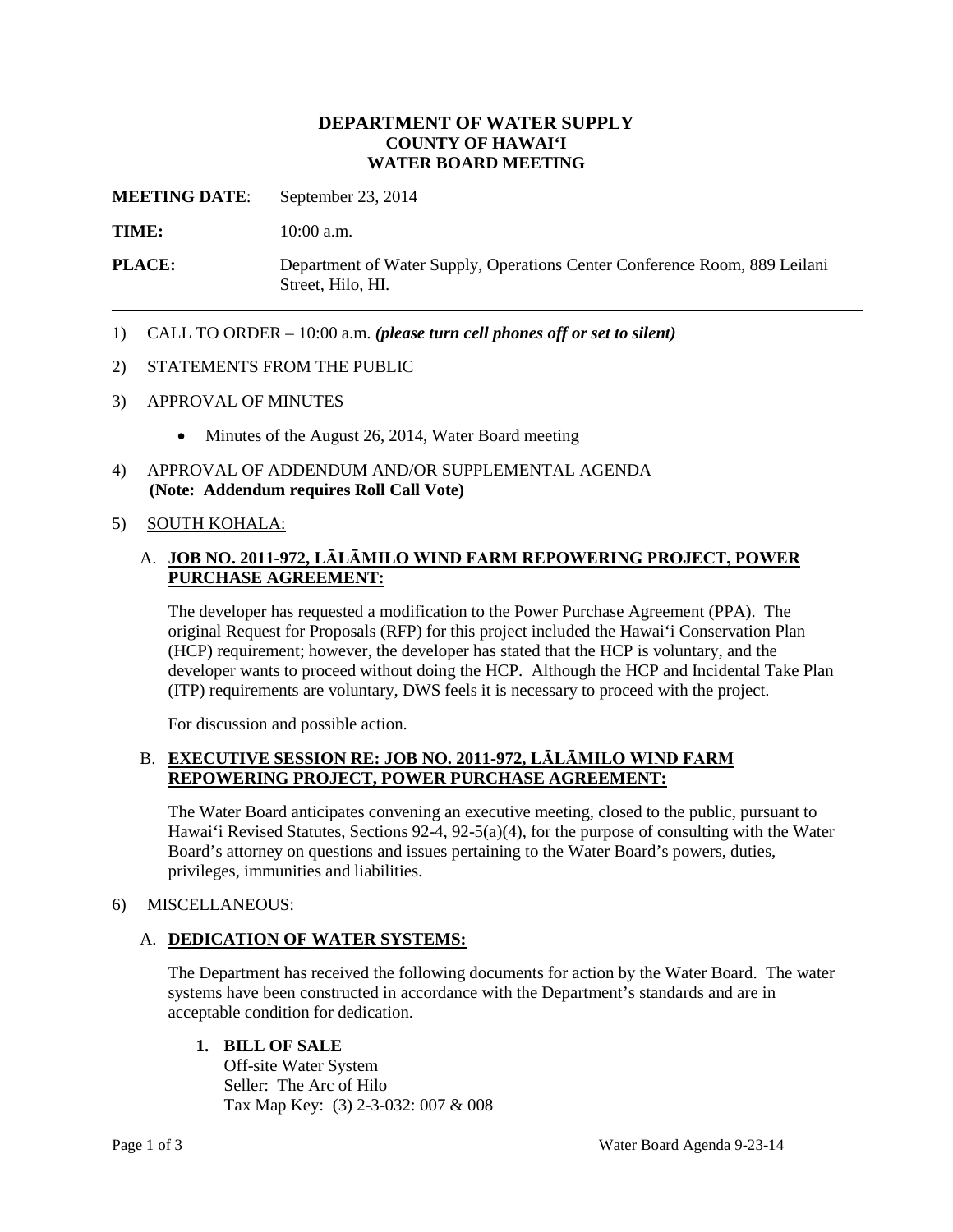## **2. GRANT OF EASEMENT**

For Water Meter Purposes Grantor: Millicent Towata Grand Tax Map Key: (3) 7-6-004: 018

## **3. BILL OF SALE**

Subdivision Application No. 2003-027 Seller: Makuakane, LLC Tax Map Key: (3) 7-8-007: 015 No. of Lots: 4 Zoning: A-1a Final Inspection Date: 8/11/2014 Water System Cost: \$47,500.00

RECOMMENDATION: It is recommended that the Water Board accepts this document subject to the approval of Corporation Counsel and that either the Chairperson or the Vice-Chairperson be authorized to sign the documents.

## B. **DISCUSSION OF AMENDING RULES AND REGULATIONS REGARDING PLACING RESPONSIBILITY WITH PROPERTY OWNERS FOR TENANTS' DELINQUENT BILLS:**

Sub-Committee to be formed to work on proposed amendments to the Rules and Regulations regarding placing responsibility with property owners for tenants' delinquent bills, with discussion.

## C. **DEPARTMENT OF WATER SUPPLY RESPONSE TO NATIONAL PARKS SERVICE'S PETITION TO DESIGNATE KEAUHOU AQUIFER AS A GROUND WATER MANAGEMENT AREA:**

DWS will provide a status report on its response to the National Parks Service's petition to designate Keauhou Aquifer as a Ground Water Management Area.

#### D. **MONTHLY PROGRESS REPORT**:

Submission of Progress Report of Projects by the Department. Department personnel will be available to respond to questions by the Board regarding the status/progress of any project.

# E. **REVIEW OF MONTHLY FINANCIAL STATEMENTS:**

Submission of financial statements and information relating to the financial status of the Department. Department personnel will be available to respond to questions by the Board relating to the financial status of the Department.

# F. **MANAGER-CHIEF ENGINEER'S REPORT:**

The Manager-Chief Engineer will provide an update or status on the following:

- 1) Pu'ukala/Kona Ocean View Properties Subdivision Improvement District Update
- 2) Lava Update
- 3) Pāhoa Deepwell B Emergency Repair
- 4) Public Information and Education Specialist Update

#### G. **CHAIRPERSON'S REPORT:**